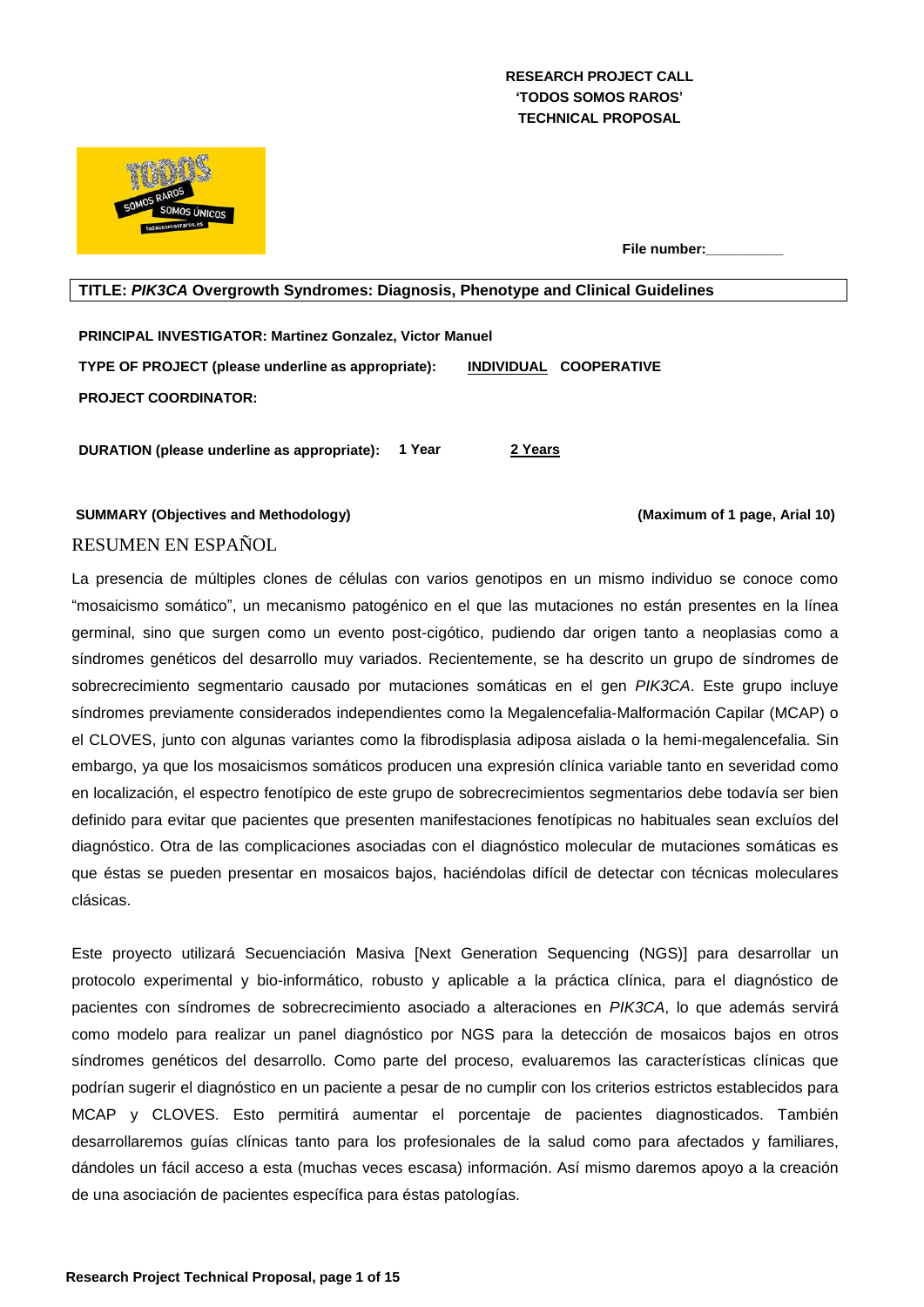## **RESEARCH PROJECT CALL 'TODOS SOMOS RAROS' TECHNICAL PROPOSAL**



**File number:** 

## **TITLE:** *PIK3CA* **Overgrowth Syndromes: Diagnosis, Phenotype and Clinical Guidelines**

**PRINCIPAL INVESTIGATOR: Martinez Gonzalez, Victor Manuel TYPE OF PROJECT (please underline as appropriate): INDIVIDUAL COOPERATIVE PROJECT COORDINATOR:**

**DURATION (please underline as appropriate): 1 Year 2 Years**

**SUMMARY (Objectives and Methodology) (Maximum of 1 page, Arial 10)**

The presence of multiple clones of cells with various genotypes in the same individual is known as "somatic mosaicism", a pathogenic mechanism in which the mutations are not present in the germ-line but arise as a post-zygotic event, causing both cancer and highly variable developmental genetic syndromes. Recently, a group of segmental overgrowth syndromes caused by somatic mutations in the *PIK3CA* gene have been described. The group includes previously considered separate syndromes as Megalencephaly-Capillary malformation (MCAP) and CLOVES, along with some other variants as isolated adipose fibrodysplasia or hemimegalencephaly. However, as somatic mosaicism makes clinical expression variable in severity and location, the phenotypic spectrum of this group of segmental overgrowth syndromes is still to be elucidated, in order to prevent patients with unusual phenotypic manifestations to be excluded from the diagnosis. Another complication associated with the diagnosis of somatic mutations is that they can occur in low mosaics, making them difficult to detect by standard molecular techniques.

This project will use Next Generation Sequencing (NGS) to perform an experimental and bioinformatic protocol, reliable and applicable to clinical practice, for the diagnosis of patients with *PIK3CA* segmental overgrowth syndromes, as a model for an NGS diagnostic panel to detect low mosaic mutations in developmental syndromes. As part of the clinical diagnostic process, we will evaluate those key clinical features that could suggest the diagnosis of a patient despite not meeting the strict diagnostic criteria established for MCAP and CLOVES. This will allow increasing the percentage of diagnosed patients. We will also develop clinical guidelines for both health professionals and patients and their families to give them access to this generally limited information, and we will promote the creation of a specific association of patients for these diseases.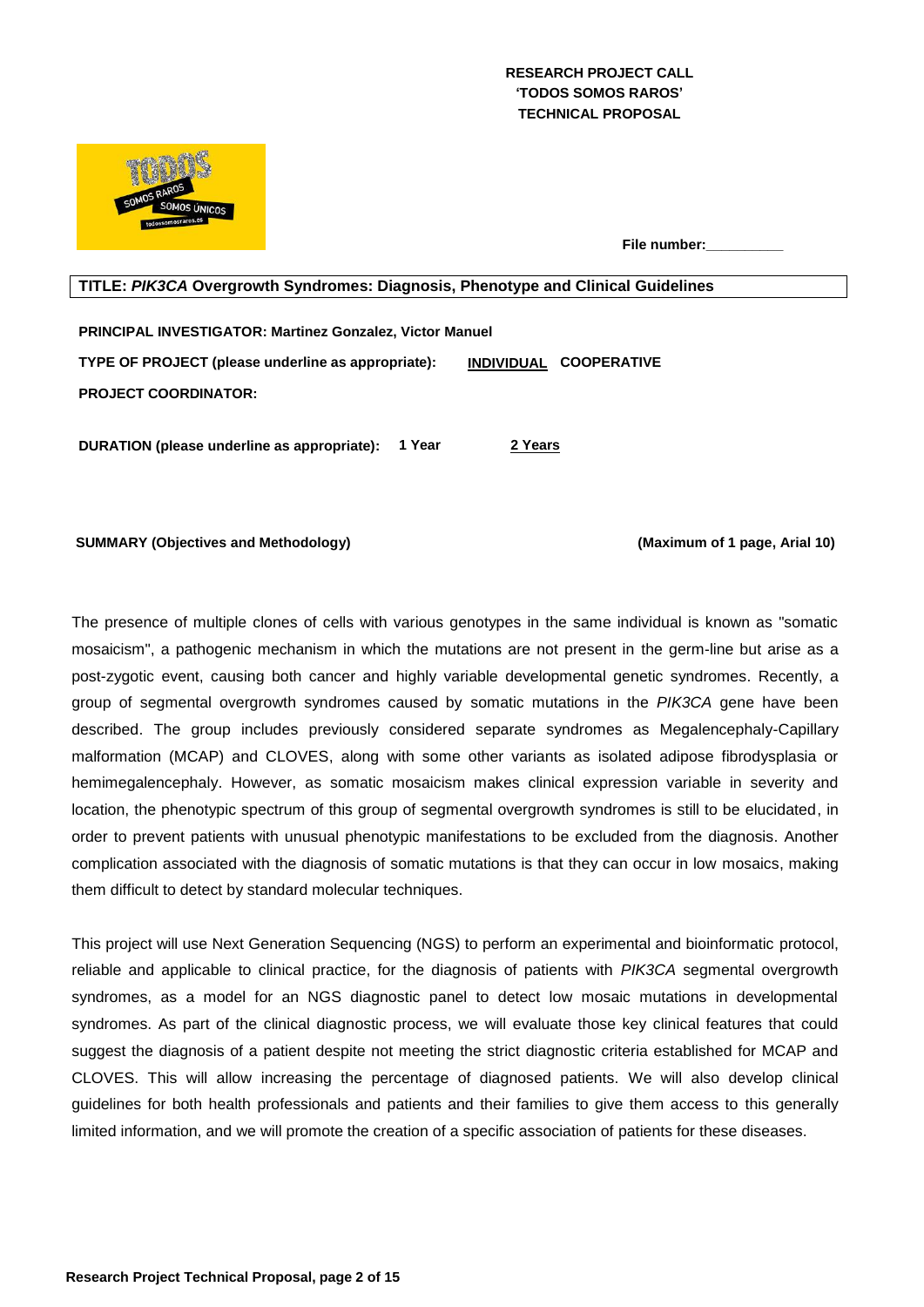# **RESEARCH PROJECT TECHNICAL PROPOSAL** *BACKGROUND AND CURRENT STATUS*

#### **Aim of the project, background and current status of scientific-technological knowledge, national and international research groups working in this specific line or related Cite references in the section: Relevant Bibliography (Maximum of 3 pages, Arial 10)**

Somatic cells, from its first post-zygotic division, may accumulate genetic changes, so that cells from different tissues or even within the same tissue differ genetically. The presence of multiple clones of cells with various genotypes in the same individual is known as "somatic mosaicism". In recent years, the search for the genetic causes of many developmental disorders has enabled define somatic mosaicism as a pathogenic mechanism in which the mutations are not present in the germ-line but arise as a post-zygotic event, causing highly variable phenotypes sometimes difficult to correlate clinically  $^{1-8}$  $^{1-8}$  $^{1-8}$ .

The first description of a genetic disorder caused by this type of mechanism was achieved in Proteus syndrome, caused by the activation of somatic mutations in the *AKT1* gene, a kinase acting downstream PI3K and therefore involved in proliferation and survival<sup>7</sup>[.](#page-5-1) Mutations in this gene are likely to be only tolerated in mosaic state. Since this first finding, the list of syndromes associated to somatic mutations present in mosaic have increased and include multiple genes in different molecular pathways. Among them we can find the PI3K/PTEN/AKT/mTOR <sup>[2;](#page-5-2) [7;](#page-5-1) [8](#page-5-3)</sup> and the RAS/MAPK <sup>[1;](#page-5-0) [9](#page-5-4)</sup> pathways, mainly associated with overgrowth syndromes, but also well known for their involvement in a variety of oncogenic processes.

Mutations in some of these genes cause well-defined genetic syndromes when present in the germ-line, but also can be found as somatic mosaicism in more than one phenotypically distinct segmental disorder. As an example we have mutations in the *HRAS* gene. When they are present in germinal state cause Costello syndrome, but in somatic mosaicism can cause different entities as the keratinocytic epidermal nevus syndrome or the Schimmelpenning syndrome<sup>1</sup>[.](#page-5-0) Thus, the clinical features of the disorder are determined by the time at which the mutation arises during the embryonic development, the level of activation of the possible molecular pathways affected, the cell type involved, and the genetic background of each individual  $^{10}$  $^{10}$  $^{10}$ .

Recently, a group of segmental overgrowth syndromes caused by mutations in the *PIK3CA* gene have been described <sup>[2-5](#page-5-2)</sup>. PIK3CA is an oncogene already known because it is frequently implicated in various types of neoplasms due to somatic mutations associated to gain of function. The group of *PIK3CA* segmental overgrowths includes previously considered separate syndromes as Megalencephaly-Capillary malformation (MCAP) and CLOVES.

**Research Project Technical Proposal, page 3 of 15** Common clinical features comprise overgrowth and vascular malformations. However, the differential features between them seem to depend on the affected tissues. The overgrowth in MCAP is associated to progressive hemimegalencephaly or megalencephaly, while in CLOVES is more frequent the lipomatous and bone overgrowth. The main vascular anomaly in MCAP is the cutaneous capillary malformation, particularly striking on facial mid-line, while in CLOVES are frequent the low-flow capillary, venous and lymphatic malformations, or even the high-flow arterio-venous malformations. Connective tissue dysplasia is more common in MCAP and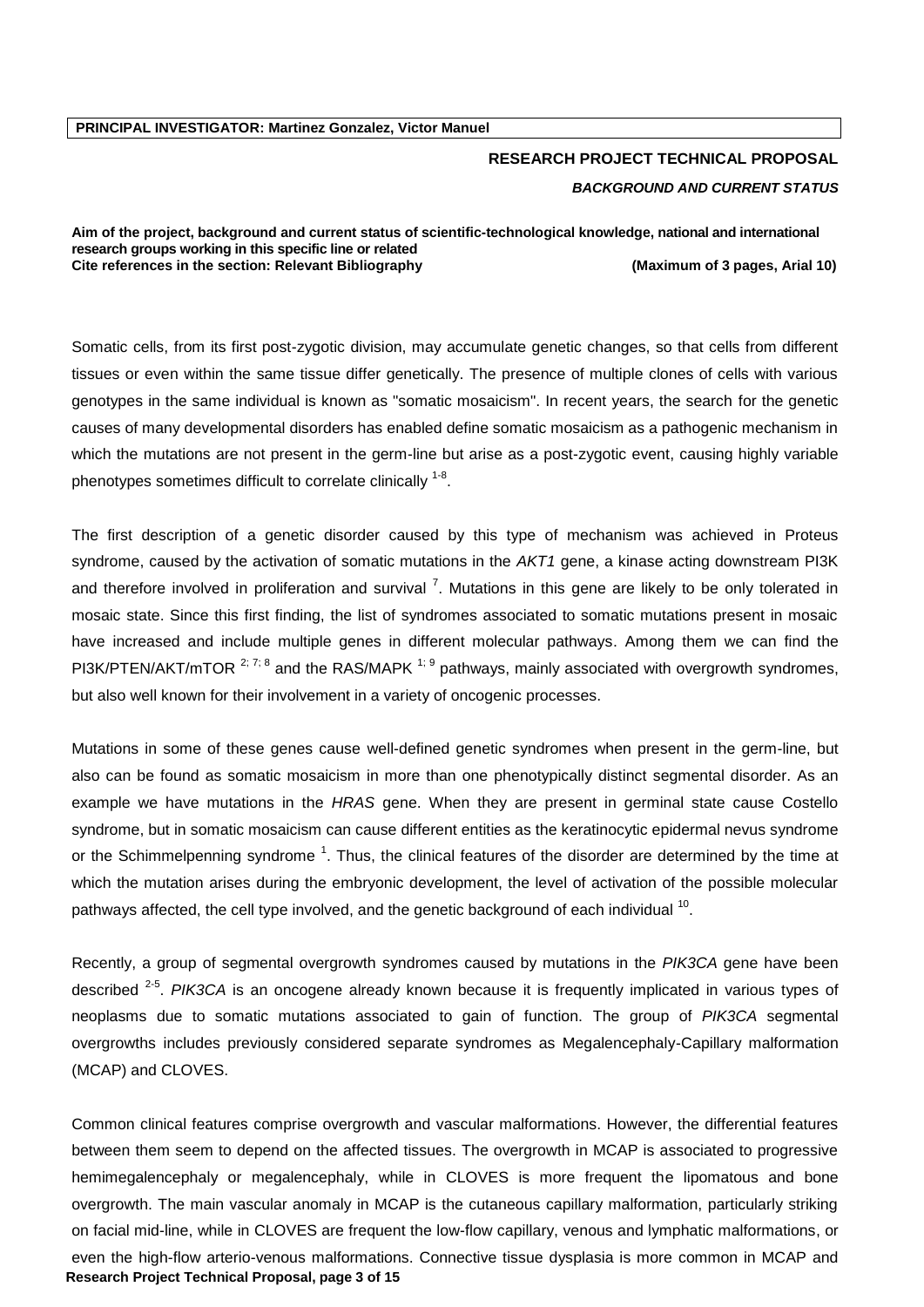macrodactyly in CLOVES. Some variants of these two syndromes such as the isolated adipose fibrodysplasia or the hemimegalencephaly are also associated with segmental overgrowth caused by somatic mutations in *PIK3CA [11](#page-5-6)* .

With the publication in recent years of a large number of cases in the literature, it has been possible to outline the clinical characteristics that define MCAP and CLOVES  $11; 12$  $11; 12$ . However, these clinical criteria could be leaving out a large group of patients with low levels of somatic mosaicism for mutations in the *PIK3CA* gene. As somatic mosaicism makes clinical expression variable in severity and location, the phenotypic spectrum of this group of segmental overgrowth syndromes is still to be elucidated.

In 2008, two of the researchers of this project described the CLAPO syndrome  $^{13}$  $^{13}$  $^{13}$ , characterized by Capillary malformation (CM) of the lower lip; Lymphatic malformation (LM) of the face/neck; Asymmetry of face and limbs, and Partial/generalized Overgrowth. This syndrome, whose cause is unknown to date, shares many of the features present in overgrowth syndromes associated PIK3CA, and therefore could be caused by mutations in this gene, or genes within the same pathway. Because of its clinical features is also possible that the alteration could be present as somatic mosaic. This shows that the phenotypic spectrum of the segmental overgrowth remains to be defined.

Both MCAP and CLOVES are diagnosed in less than 5 cases per 10,000 inhabitants, so they are considered rare diseases. This low prevalence together with its recent description, the limited current knowledge about their pathogenic mechanisms, and the generalized low institutional visibility of the rare diseases, leads to low diagnosis of patients. Affected individuals often need several years to find physicians able to recognize and diagnose these syndromes, so they cannot provide them adequate follow-up or give the necessary genetic counseling required by both patients and relatives.

Although the genetic cause of the *PIK3CA* associated overgrowths has been described, the molecular diagnostic in clinical practice remains elusive. Unlike other genetic syndromes in which the detection of mutations may be performed by conventional methods by using DNA obtained from any source, as saliva or peripheral blood, in the case of *PIK3CA* associated overgrowths there are two obstacles to overcome: 1) the mutation is usually present only in the affected tissue, so a biopsy is required, and 2) mutations within the same tissue can be found in varying percentages of cells, so that conventional methods may not detect low mosaicism.

Next generation sequencing (NGS) or massive parallel sequencing, defines a series of new technologies that have revolutionized the fields of basic and clinical research. NGS is a powerful tool for the discovery of genetic variation by providing rapid and complete sequencing of a set of candidate genes, the entire exome or even the whole genome <sup>[14;](#page-5-9) [15](#page-5-10)</sup>. During the next few years we are likely to see public databases filled with hundreds of thousands of terabases of human sequence data. Anticipating that most resequencing studies will produce data for multiple individuals, we realize that there is available information about sample allele frequency and nucleotide-read error in these data. Consequently, genotype-calling algorithms could be improved by incorporating this information into the algorithm. In this project, the expertise in this specific technique and technology will be offered by INGEMM, where the group already has experience in using 3 different technologies (Roche, MySeq and IonTorrent). In addition, INGEMM has a Section of Bioinformatics since recent technological advances in NGS are producing an unprecedented volume of sequencing data that need mathematical and biocomputation analysis.

#### **Research Project Technical Proposal, page 4 of 15**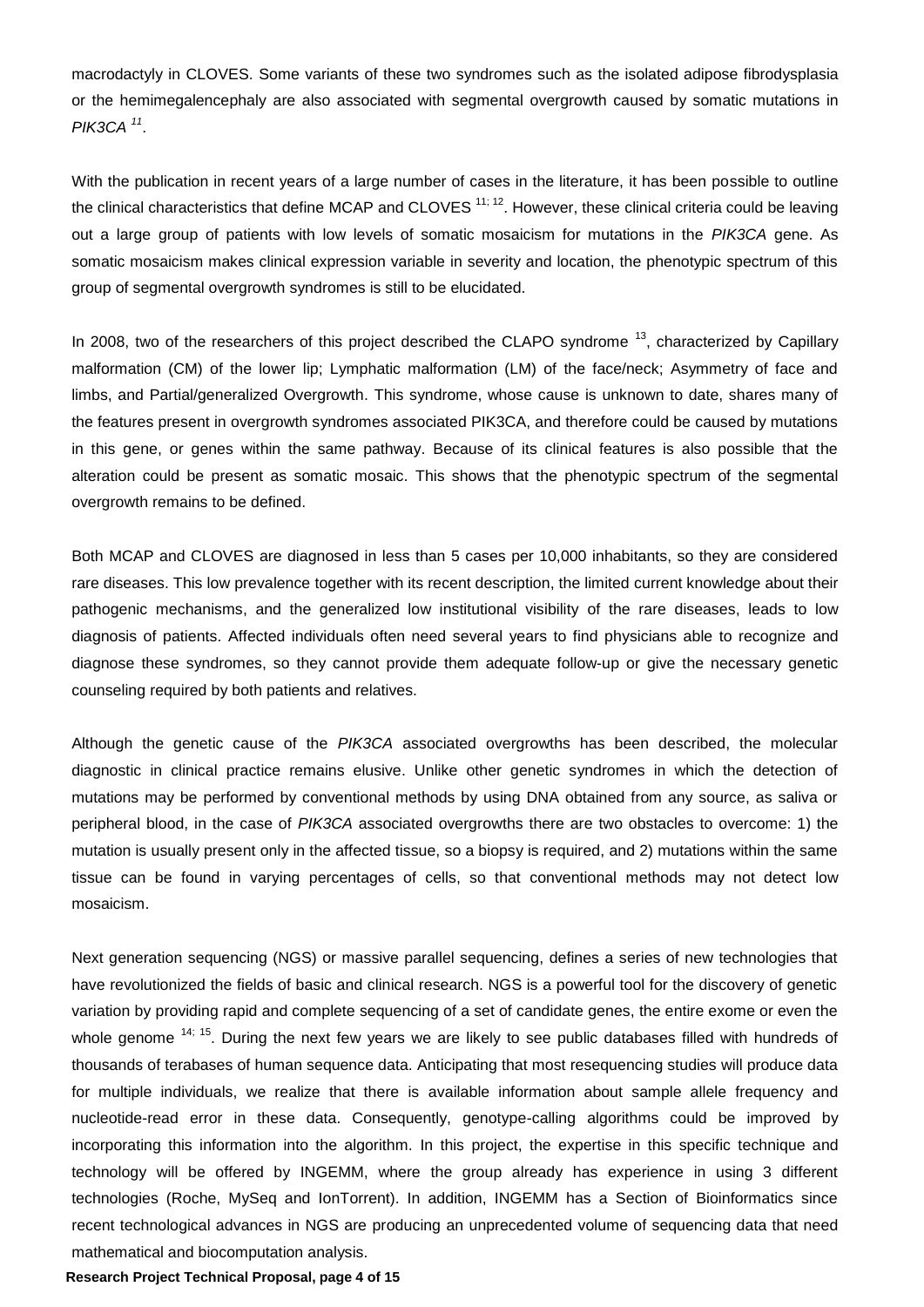Next Generation Sequencing technique has already been used to solve the detection of low mosaics in some developmental syndromes. Specifically in *PIK3CA*, in a work studying 6 individuals clinically diagnosed with CLOVES, mutant alleles were detected at frequencies ranging from 3 to 30%. To detect and classify low frequency variants, first eliminating false positive sequencing errors, authors ranked the variants according to the number of reads of the mutant allele, without a minimum threshold of read depth<sup>4</sup>[.](#page-5-11) In a later work, using similar criteria, the authors used as threshold of at least 4 mutated reads, which allowed detecting low mosaics in 5 out of 6 patients with MCAP<sup>[2](#page-5-2)</sup>. However, in these two studies the overall read depth used —the number of times each nucleotide is read— was relatively low. This is an effective strategy to find heterozygous mutations (50%) but not as good to detect low mosaics. Using another approach, a more recent study used bioinformatics specific criteria (allele frequency spectrum and variant calling) to detect low mosaics in 3 patients with megalencephaly syndromes <sup>[16](#page-5-12)</sup>.

Despite these efforts, there is still no standardized method for the detection of such low mosaic mutations, and the published parameters for detection of low mosaics so far, are more a description made after the study, than a real study designed to establish a real detection protocol. It is needed to design studies to establish protocols that take into account the read depth, the type of tissue studied, and the bioinformatic parameters needed to detect low mosaics, avoiding the occurrence of false positives.

Therefore, this project will take a dual approach to the study of patients with overgrowth associated to *PIK3CA*. On the one hand, the development of a protocol for experimental and bioinformatic detection of low mosaics in patients with clear clinical diagnosis, which may also be used in other syndromes associated to somatic mosaicism; and secondly, a review of clinical criteria on the phenotypic spectrum of these diseases, thus reducing the proportion of clinically undiagnosed individuals, who naturally do not undergo molecular diagnosis. We will also elaborate clinical and diagnostic guidelines to allow patients, relatives and healthcare professionals to obtain complete information about these diseases, and will support the creation of a Spanish association of patients with segmental overgrowth caused by mutations in *PIK3CA*.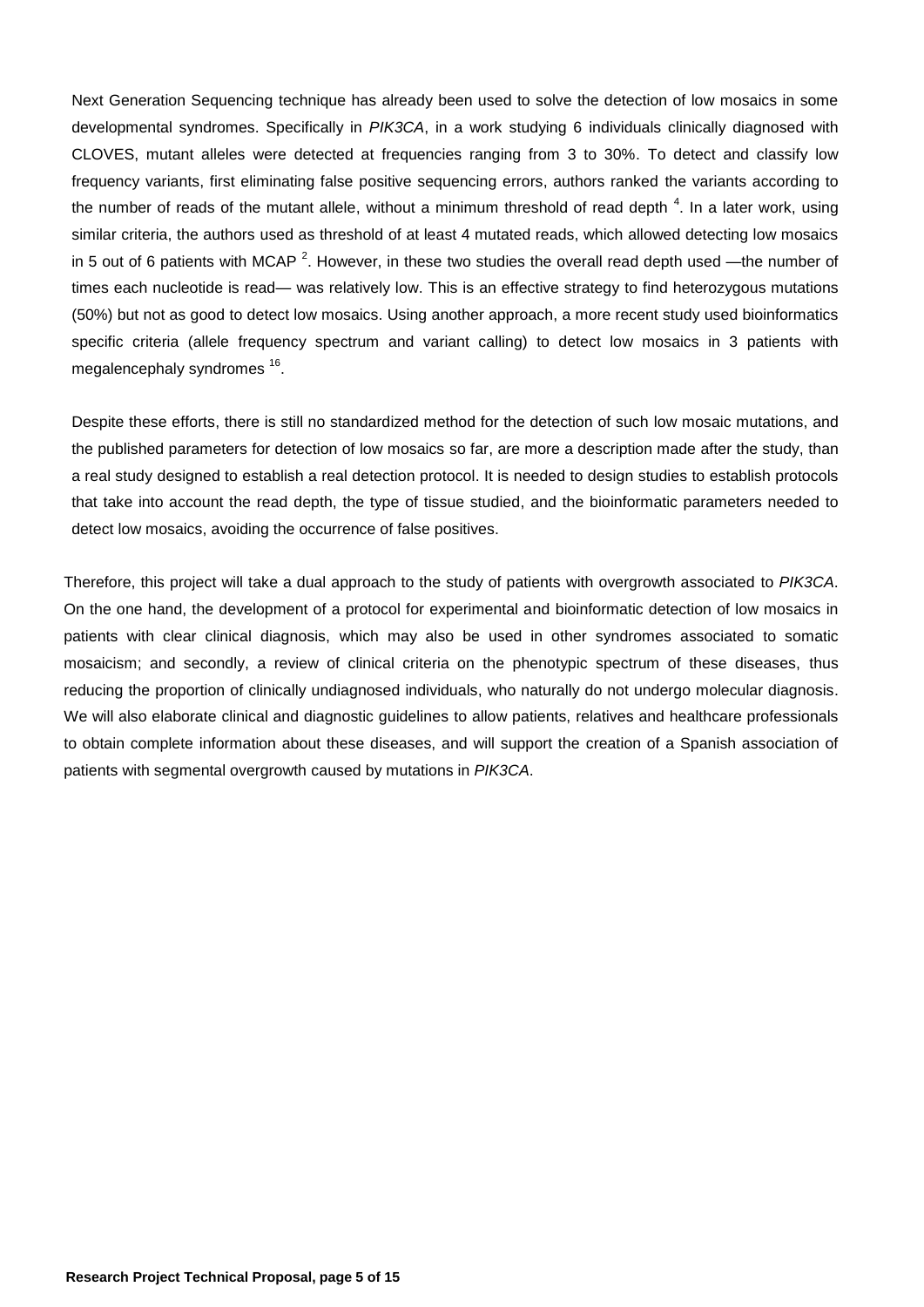## **RESEARCH PROJECT TECHNICAL PROPOSAL**

## *BACKGROUND AND CURRENT STATUS*

**Cite references included in the previous section: Background and Current Status (Maximum of 1 page, Arial 10)**

- <span id="page-5-0"></span>1. Hafner, C., and Groesser, L. (2013). Mosaic RASopathies. Cell Cycle 12, 43-50.
- <span id="page-5-2"></span>2. Riviere, J.B., Mirzaa, G.M., O'Roak, B.J., Beddaoui, M., Alcantara, D., Conway, R.L., St-Onge, J., Schwartzentruber, J.A., Gripp, K.W., Nikkel, S.M., et al. (2012). De novo germline and postzygotic mutations in AKT3, PIK3R2 and PIK3CA cause a spectrum of related megalencephaly syndromes. Nat Genet 44, 934-940.
- 3. Lindhurst, M.J., Parker, V.E., Payne, F., Sapp, J.C., Rudge, S., Harris, J., Witkowski, A.M., Zhang, Q., Groeneveld, M.P., Scott, C.E., et al. (2012). Mosaic overgrowth with fibroadipose hyperplasia is caused by somatic activating mutations in PIK3CA. Nat Genet 44, 928-933.
- <span id="page-5-11"></span>4. Kurek, K.C., Luks, V.L., Ayturk, U.M., Alomari, A.I., Fishman, S.J., Spencer, S.A., Mulliken, J.B., Bowen, M.E., Yamamoto, G.L., Kozakewich, H.P., et al. (2012). Somatic mosaic activating mutations in PIK3CA cause CLOVES syndrome. Am J Hum Genet 90, 1108-1115.
- 5. Baradaran-Heravi, A. (2012). PIK3CA, a hotspot for postzygotic mutations in nonhereditary overgrowth syndromes. Clinical genetics 82, 523-525.
- 6. Pansuriya, T.C., van Eijk, R., d'Adamo, P., van Ruler, M.A., Kuijjer, M.L., Oosting, J., Cleton-Jansen, A.M., van Oosterwijk, J.G., Verbeke, S.L., Meijer, D., et al. (2011). Somatic mosaic IDH1 and IDH2 mutations are associated with enchondroma and spindle cell hemangioma in Ollier disease and Maffucci syndrome. Nat Genet 43, 1256-1261.
- <span id="page-5-1"></span>7. Lindhurst, M.J., Sapp, J.C., Teer, J.K., Johnston, J.J., Finn, E.M., Peters, K., Turner, J., Cannons, J.L., Bick, D., Blakemore, L., et al. (2011). A mosaic activating mutation in AKT1 associated with the Proteus syndrome. The New England journal of medicine 365, 611-619.
- <span id="page-5-3"></span>8. Zhou, X.P., Marsh, D.J., Hampel, H., Mulliken, J.B., Gimm, O., and Eng, C. (2000). Germline and germline mosaic PTEN mutations associated with a Proteus-like syndrome of hemihypertrophy, lower limb asymmetry, arteriovenous malformations and lipomatosis. Human molecular genetics 9, 765-768.
- <span id="page-5-4"></span>9. Sun, B.K., Saggini, A., Sarin, K.Y., Kim, J., Benjamin, L., LeBoit, P.E., and Khavari, P.A. (2013). Mosaic activating RAS mutations in nevus sebaceus and nevus sebaceus syndrome. The Journal of investigative dermatology 133, 824-827.
- <span id="page-5-5"></span>10. De, S. (2011). Somatic mosaicism in healthy human tissues. Trends in genetics : TIG 27, 217-223.
- <span id="page-5-6"></span>11. Keppler-Noreuil, K.M., Sapp, J.C., Lindhurst, M.J., Parker, V.E., Blumhorst, C., Darling, T., Tosi, L.L., Huson, S.M., Whitehouse, R.W., Jakkula, E., et al. (2014). Clinical delineation and natural history of the PIK3CA-related overgrowth spectrum. Am J Med Genet A.
- <span id="page-5-7"></span>12. Mirzaa, G.M., Riviere, J.B., and Dobyns, W.B. (2013). Megalencephaly syndromes and activating mutations in the PI3K-AKT pathway: MPPH and MCAP. Am J Med Genet C Semin Med Genet 163C, 122-130.
- <span id="page-5-8"></span>13. Lopez-Gutierrez, J.C., and Lapunzina, P. (2008). Capillary malformation of the lower lip, lymphatic malformation of the face and neck, asymmetry and partial/generalized overgrowth (CLAPO): report of six cases of a new syndrome/association. Am J Med Genet A 146A, 2583-2588.
- <span id="page-5-9"></span>14. Ng, S.B., Buckingham, K.J., Lee, C., Bigham, A.W., Tabor, H.K., Dent, K.M., Huff, C.D., Shannon, P.T., Jabs, E.W., Nickerson, D.A., et al. (2010). Exome sequencing identifies the cause of a mendelian disorder. Nat Genet 42, 30-35.
- <span id="page-5-10"></span>15. Tucker, T., Marra, M., and Friedman, J.M. (2009). Massively parallel sequencing: the next big thing in genetic medicine. Am J Hum Genet 85, 142-154.
- <span id="page-5-12"></span>16. Tapper, W.J., Foulds, N., Cross, N.C., Aranaz, P., Score, J., Hidalgo-Curtis, C., Robinson, D.O., Gibson, J., Ennis, S., Temple, I.K., et al. (2014). Megalencephaly syndromes: exome pipeline strategies for detecting low-level mosaic mutations. PloS one 9, e86940.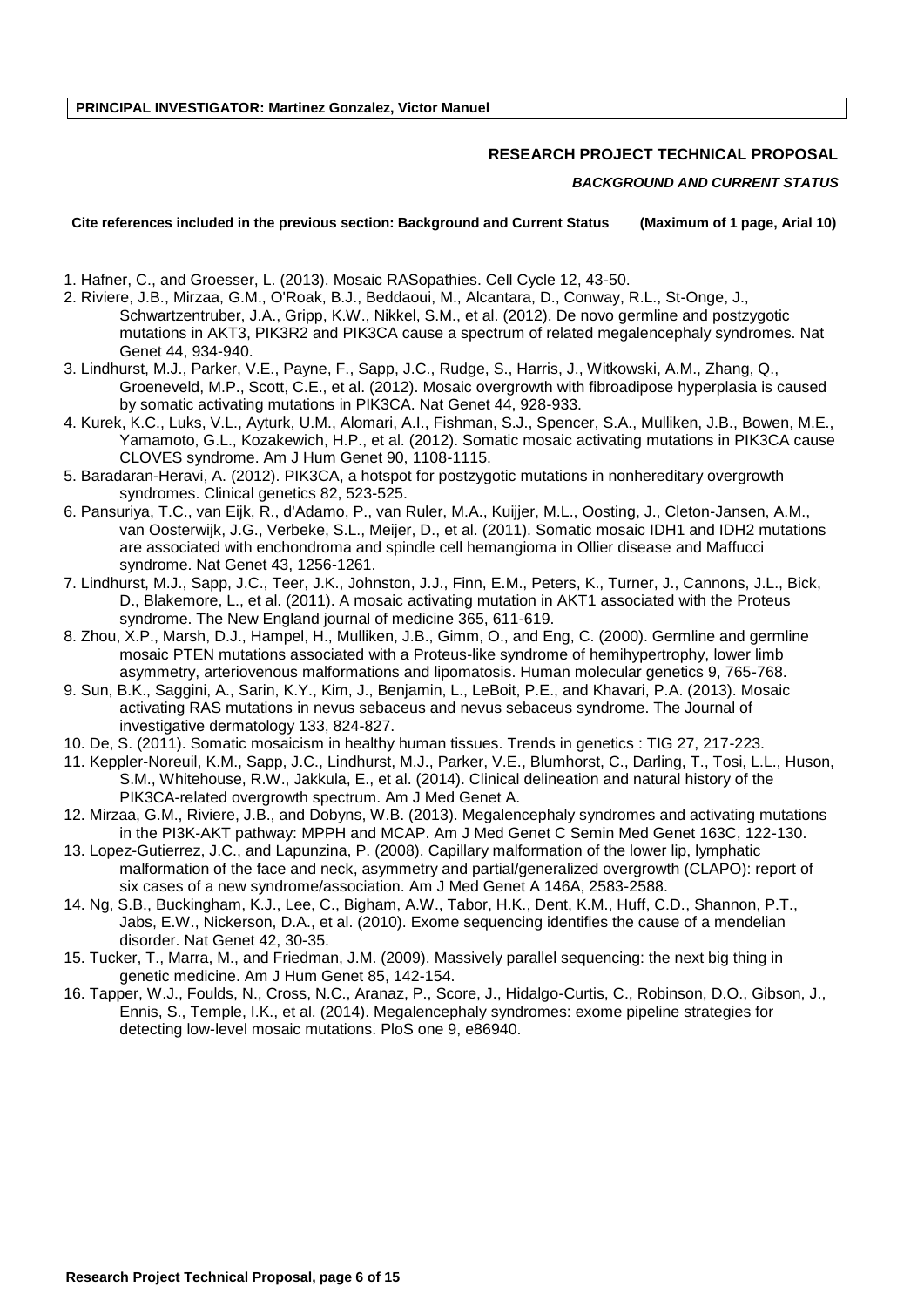## **RESEARCH PROJECT TECHNICAL PROPOSAL**

*HYPOTHESIS AND OBJECTIVES* **(Maximum of 1 page, Arial 10)**

## **HYPOTHESIS**

- 1. The evaluation of NGS experimental conditions *(differential detection in tissues, NGS coverage and read depth, etc.)* and bioinformatic algorithms *(pipeline strategies, allele frequency spectrum, variant calling tools, etc.)* needed to detect low somatic mutations, will allow us to develop a molecular diagnostic protocol in patients with segmental overgrowth syndromes associated to mosaic *PIK3CA* mutations, which will serve as a model to be applied in clinical practice to other mosaic developmental syndromes.
- 2. The magnitude of the phenotypic spectrum of mutations in *PIK3CA* is not yet well defined. Mutational analysis of this gene in patients with clinical manifestations similar to those of MCAP and CLOVES, but who do not strictly meet the diagnostic criteria (including CLAPO syndrome), will allow us to open the range of clinical manifestations associated with this type of segmental overgrowth.
- 3. Besides the development of a diagnostic test for low mosaic mutations, the elaboration of clinical guidelines and protocols for diagnosis and monitoring will allow different health professionals to have the appropriate tools to provide better care for patients and families.
- 4. The elaboration of comprehensive and informative guidelines aimed at patients will improve their knowledge of the disease, allowing them to make better decisions and help them to rationalize the emotional facets of the disease.
- 5. The creation of patient organizations that provide guidance and support to those affected and their families, will allow them to occupy the center of the healthcare process and research efforts, which they seldom conquer when talking about rare diseases.

## **OBJECTIVES**

- 1. **Technological development:** To develop an experimental and bioinformatic NGS protocol, reliable and applicable to clinical practice, for the diagnosis of patients with *PIK3CA* segmental overgrowth syndromes, as a model for an NGS diagnostic panel to detect low mosaic mutations in developmental syndromes.
- 2. **Expansion of the phenotype:** To expand the phenotypic spectrum of the overgrowth syndromes associated with *PIK3CA* by including patients who do not completely meet the actual clinical criteria associated with MCAP or CLOVES, thus reducing the number of clinically and molecularly undiagnosed patients.
- 3. **Clinical care:** To develop clinical guidelines and protocols for diagnosis and monitoring of patients with segmental overgrowth syndromes associated to *PIK3CA*, intended for physicians and health care professionals.
- 4. **Information for patients:** To develop publicly accessible guidelines/fact sheets for patients with segmental overgrowth syndromes associated to *PIK3CA*.
- 5. **Association of patients:** To provide scientific and institutional support needed to create a spanish association of patients with segmental overgrowth syndromes associated to *PIK3CA*.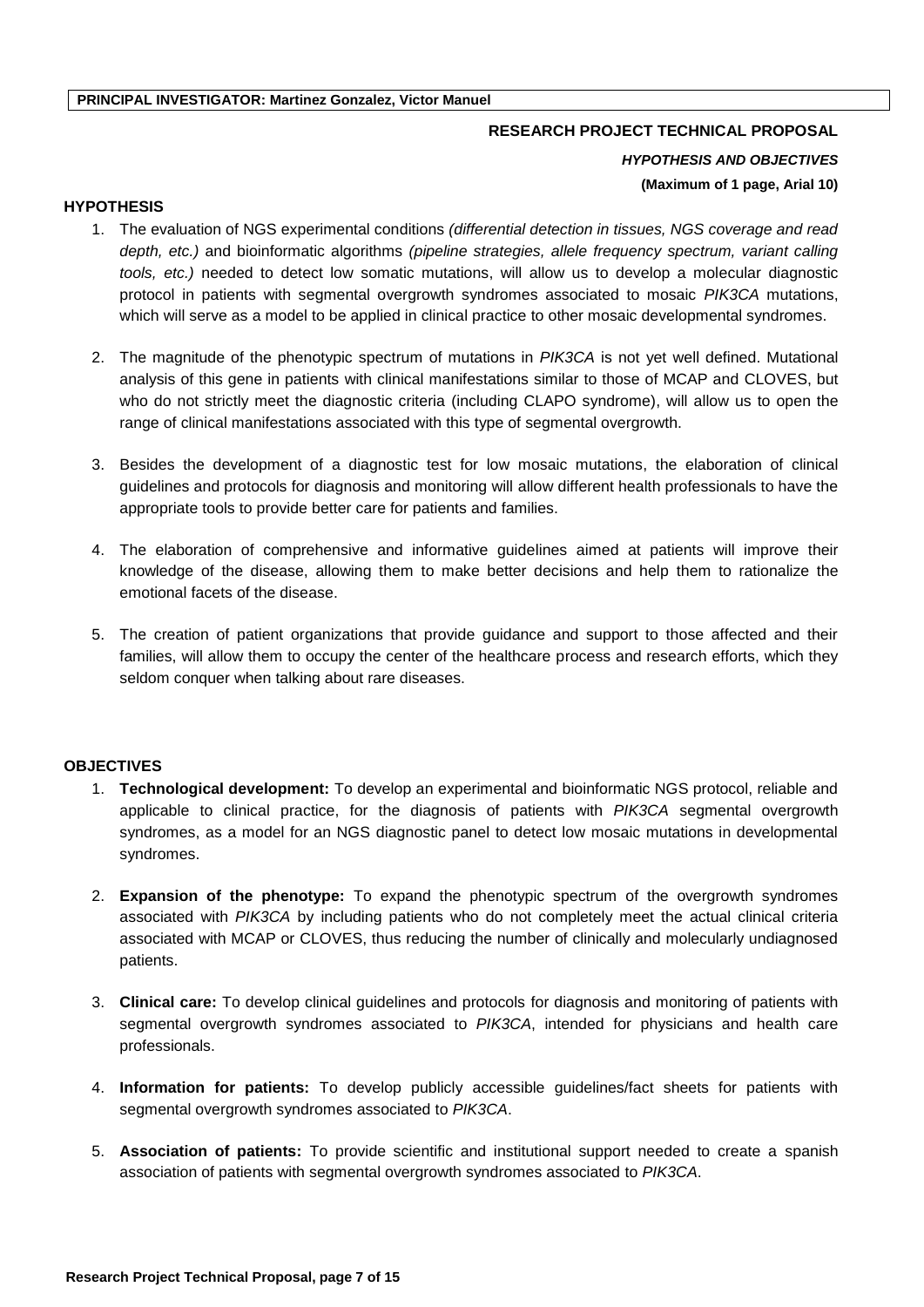# **RESEARCH PROJECT TECHNICAL PROPOSAL** *METHODOLOGY*

**Design, study subjects, variables, data collection and analysis and limitations of the study. (Maximum of 3 pages, Arial 10)**

The project has been divided in 4 working packages (WP) detailed below.

| <b>WP</b> | Methodology                             |                                                                                                                                                                                                                                                                                                                                                                                                                                                                                                                                                                                                                                                                                                                                                                                                                                                                                                                                                                                                                                                                                                                                                                                                                                                                                                                                                                                      |  |  |  |  |  |  |  |
|-----------|-----------------------------------------|--------------------------------------------------------------------------------------------------------------------------------------------------------------------------------------------------------------------------------------------------------------------------------------------------------------------------------------------------------------------------------------------------------------------------------------------------------------------------------------------------------------------------------------------------------------------------------------------------------------------------------------------------------------------------------------------------------------------------------------------------------------------------------------------------------------------------------------------------------------------------------------------------------------------------------------------------------------------------------------------------------------------------------------------------------------------------------------------------------------------------------------------------------------------------------------------------------------------------------------------------------------------------------------------------------------------------------------------------------------------------------------|--|--|--|--|--|--|--|
|           |                                         | Patients, samples, experiments and data analysis                                                                                                                                                                                                                                                                                                                                                                                                                                                                                                                                                                                                                                                                                                                                                                                                                                                                                                                                                                                                                                                                                                                                                                                                                                                                                                                                     |  |  |  |  |  |  |  |
| WP1       | Patients and<br>databases               | The INGEMM at La Paz Hospital in Madrid is a referral service nationwide for<br>patients with overgrowth syndromes and vascular malformations. Until today we<br>have seen and follow up in the clinics 17 patients with clinical diagnosis of MCAP,<br>13 patients with CLOVES and a significant number of patients with clinical features<br>included in the PIK3CA spectrum, but that do not meet the clinical criteria. The<br>clinical team at the INGEMM will select at least 50 patients (belonging to the entire<br>national territory) with segmental overgrowth syndromes associated PIK3CA, and<br>interested in participating in the study (informed consent will be requested). Clinical<br>team will collect all clinical data necessary to carry out the project. We will also<br>create a specific database for the project, and patients and families will be offered<br>the opportunity to enter in the Spanish Overgrowth Syndromes Registry, located in<br>the INGEMM.                                                                                                                                                                                                                                                                                                                                                                                           |  |  |  |  |  |  |  |
|           | Sample Collection                       | We will collect samples of peripheral blood (2x3ml EDTA) and saliva (oragene)<br>from patients and their parents, and biopsy of the affected tissue from the patients.<br>Affected tissue biopsies may be performed at the Department of Dermatology,<br>Hospital Infantil La Paz, or when it is not possible for the patient to move to Madrid,<br>we will provide the means to collect samples in their reference hospital.                                                                                                                                                                                                                                                                                                                                                                                                                                                                                                                                                                                                                                                                                                                                                                                                                                                                                                                                                        |  |  |  |  |  |  |  |
|           | Sample processing<br>and DNA extraction | Extracting DNA from peripheral blood and saliva will be performed by conventional<br>methods already standardized in our Institute. Biopsies will be immediately<br>collected for primary culture and subsequent DNA extraction by conventional<br>methods in the INGEMM.                                                                                                                                                                                                                                                                                                                                                                                                                                                                                                                                                                                                                                                                                                                                                                                                                                                                                                                                                                                                                                                                                                            |  |  |  |  |  |  |  |
|           | <b>NGS</b>                              | The experiment is designed to obtain an initial read depth of 500x, which further<br>allows to define the minimum read depth threshold necessary to detect low mosaic<br>mutations. The preparation of the libraries will be performed by using Roche<br>Nimblegen NimbleDesign program (https://design.nimblegen.com/) to select genes<br>of interest. Capture will be performed with the SeqCap EZ Developer Library.<br>SeqCap EZ Oligo pool is made against target regions in the genome. Standard<br>shot-gun sequencing library is made from genomic DNA. The sequencing library is<br>hybridized to the SeqCap EZ Oligo pool. Capture beads are used to pull down the<br>complex of capture oligos and genomic DNA fragments. Unbound fragments are<br>removed by washing. Enriched fragment pool is amplified by PCR. The success of<br>enrichment is measured by qPCR at control loci. The end product is a sequencing<br>library enriched for target regions, ready for high throughput sequencing. Run will<br>be performed with the MiSeq platform which allow parallel sequencing of DNA<br>molecules, reaching 15Gb of output with 25 M sequencing reads and 2x300 bp<br>read lengths, by performing automated clonal amplification and sequencing<br>followed by a primary data analysis (quality, basecalling). Raw data goes then to<br>the Bioinformatic analysis. |  |  |  |  |  |  |  |
|           | <b>Bioinformatics</b>                   | Bioinformatic analysis will be developed in the INGEMM with the direct support of<br>the Bioinformatics Section. The sequenced samples will be separated into 2<br>groups. The first to develop the tool, and a second for subsequent validation. The<br>analysis involves the most popular open-source bioinformatic tools in the NGS field<br>and custom methods. First, the data is aligned using the Bowtie2 software<br>[SourceForge.net, Johns Hopkins University, USA] and the alignments are revised<br>for candidate indels (re-alignment) and the quality of the nucleotides is recalibrated.<br>In a second step, the variant calling is performed using GATK suite of tools [Broad<br>Institute] for detecting SNVs and Indels. The changes detected are filtered and<br>recalibrated to remove false positives. The analysis process included tests and<br>controls for checking the integrity of the process. A quality control is performed to<br>be sure the nucleotides are reliable sequenced. Only nucleotides with a phred<br>quality score above 28 are selected. In addition, the alignments are checked and                                                                                                                                                                                                                                                   |  |  |  |  |  |  |  |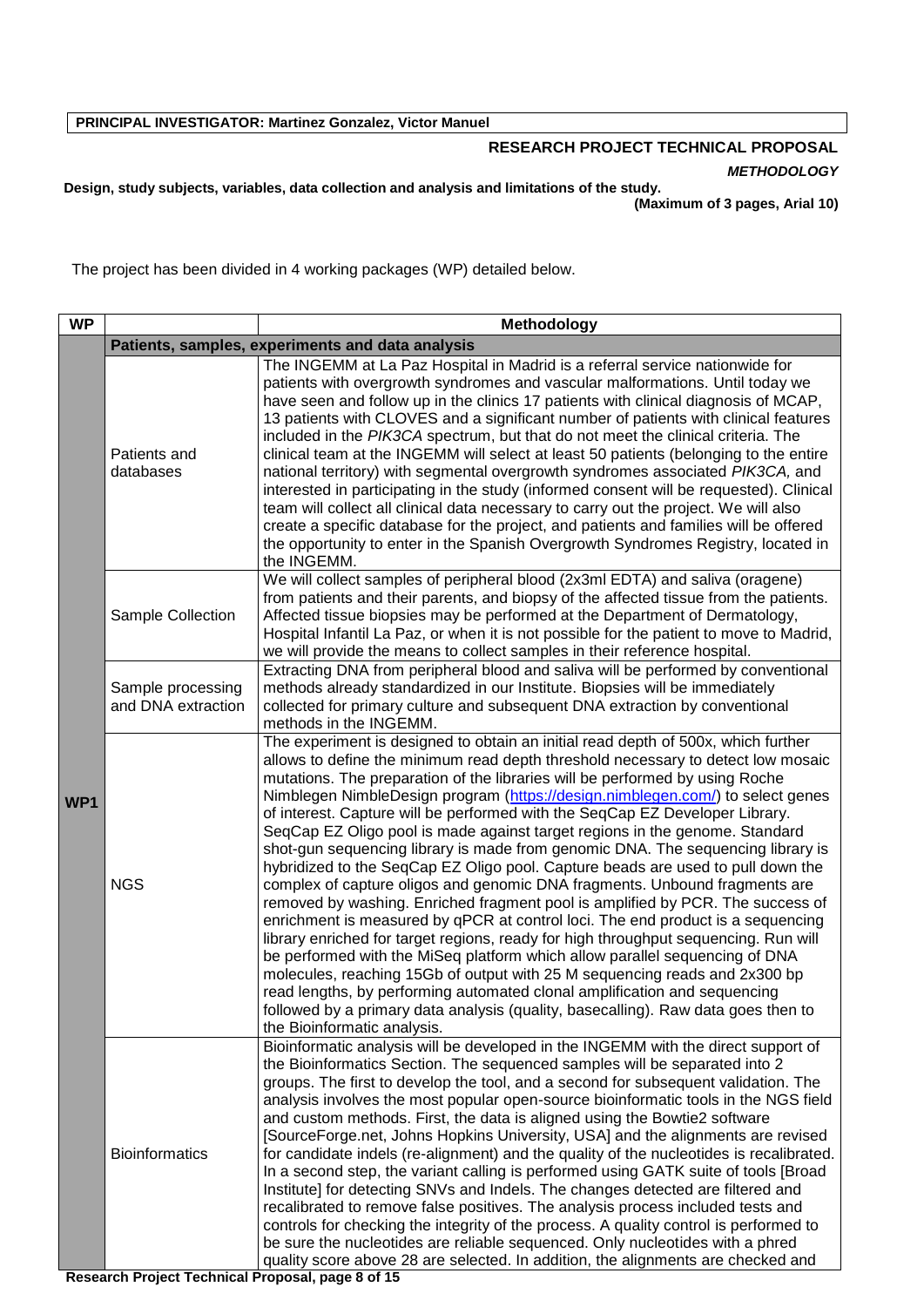|                 |                                                                                                                                                                                                                                                                   | only those reads that are paired are included for the variant calling. The histograms<br>of coverage are also calculated. The variants are evaluated as well. The number of<br>novel/known variants has to be concordant to the expected and the ratio tiTv<br>obtained shows the validity of the analysis. Detection, quality, depth and validation<br>parameters are evaluated according to the different percentages of mosaics in<br>order to obtain the best pipeline for detection and subsequent application in the<br>control group.<br>To validate mosaic levels found by NGS, pyrosequencing for NGS-detected |  |  |  |  |  |  |  |  |
|-----------------|-------------------------------------------------------------------------------------------------------------------------------------------------------------------------------------------------------------------------------------------------------------------|-------------------------------------------------------------------------------------------------------------------------------------------------------------------------------------------------------------------------------------------------------------------------------------------------------------------------------------------------------------------------------------------------------------------------------------------------------------------------------------------------------------------------------------------------------------------------------------------------------------------------|--|--|--|--|--|--|--|--|
|                 | Validation and<br>analysis                                                                                                                                                                                                                                        | mutations of selected samples in different tissues will be designed.<br>Pyrosequencing will be performed in the Pyromark Q96 MD - QIAGEN, available<br>in the INGEMM.                                                                                                                                                                                                                                                                                                                                                                                                                                                   |  |  |  |  |  |  |  |  |
|                 | <b>Expansion of the phenotype</b>                                                                                                                                                                                                                                 |                                                                                                                                                                                                                                                                                                                                                                                                                                                                                                                                                                                                                         |  |  |  |  |  |  |  |  |
| WP <sub>2</sub> | Defining the<br>phenotypic<br>spectrum                                                                                                                                                                                                                            | Since the discovery of the involvement of PIK3CA in MCAP and CLOVES, other<br>patients not classified in these two diseases but sharing common manifestations<br>have been reported. The different clinical variables will be analyzed together with<br>molecular results (presence or absence of mutation in PIK3CA) to establish<br>recognizable patterns associated with this group of diseases, to allow us to<br>establish criteria for inclusion of patients who do not meet the classic diagnostic<br>criteria for CLOVES and MCAP.                                                                              |  |  |  |  |  |  |  |  |
|                 | Genotype-<br>phenotype<br>correlations                                                                                                                                                                                                                            | Statistical correlations will be performed between clinical phenotype and the<br>specific mutations detected.                                                                                                                                                                                                                                                                                                                                                                                                                                                                                                           |  |  |  |  |  |  |  |  |
| WP3             | <b>Guidelines and patients association</b>                                                                                                                                                                                                                        |                                                                                                                                                                                                                                                                                                                                                                                                                                                                                                                                                                                                                         |  |  |  |  |  |  |  |  |
|                 | Clinical guidelines<br>and protocols                                                                                                                                                                                                                              | The guide will contain a complete description of the clinical features and molecular<br>alterations, as well as protocols for diagnosis and monitoring of patients with these<br>syndromes. It will also include a sheet with the minimum information necessary to<br>refer patients between different specialists. INGEMM geneticists are authors of the<br>only clinical guide in spanish about MCAP, published in 2012 before the discovery<br>of the causative gene for this syndrome.                                                                                                                              |  |  |  |  |  |  |  |  |
|                 | Guidelines/fact<br>sheets for patients                                                                                                                                                                                                                            | The Guidelines/fact sheets will be directed to provide a complete and<br>understandable information to patients and families.                                                                                                                                                                                                                                                                                                                                                                                                                                                                                           |  |  |  |  |  |  |  |  |
|                 | Association of<br>patients                                                                                                                                                                                                                                        | We will contact parents of children affected to offer our support for the creation of a<br>specific patient association of these pathologies. The research group will provide<br>scientific support and the institutional support will be provided from the CIBERER<br>through direct collaboration by one of its scientific managers.                                                                                                                                                                                                                                                                                  |  |  |  |  |  |  |  |  |
|                 | <b>Training and dissemination</b>                                                                                                                                                                                                                                 |                                                                                                                                                                                                                                                                                                                                                                                                                                                                                                                                                                                                                         |  |  |  |  |  |  |  |  |
|                 | Publication and<br>The guideline will be published in the Orphanet portal, and on the CIBERER, GT-<br>CSGP and AEGH webpages, and will be available to different patient groups or<br>dissemination of<br>guidelines<br>organizations interested in promoting it. |                                                                                                                                                                                                                                                                                                                                                                                                                                                                                                                                                                                                                         |  |  |  |  |  |  |  |  |
| WP4             | Communication of<br>results                                                                                                                                                                                                                                       | The results will be presented at conferences, and will be published in scientific<br>journals, preferably in open acces format.                                                                                                                                                                                                                                                                                                                                                                                                                                                                                         |  |  |  |  |  |  |  |  |
|                 | Training                                                                                                                                                                                                                                                          | The student we propose (see attached CV), will perform the activities in the<br>INGEMM where she will develop and refine the molecular techniques and<br>bioinformatics required for the project. She will attend meetings, training seminars<br>and conferences, and will be stress upon the acquisition of critical thinking skills<br>necessary for the development of a research career.                                                                                                                                                                                                                            |  |  |  |  |  |  |  |  |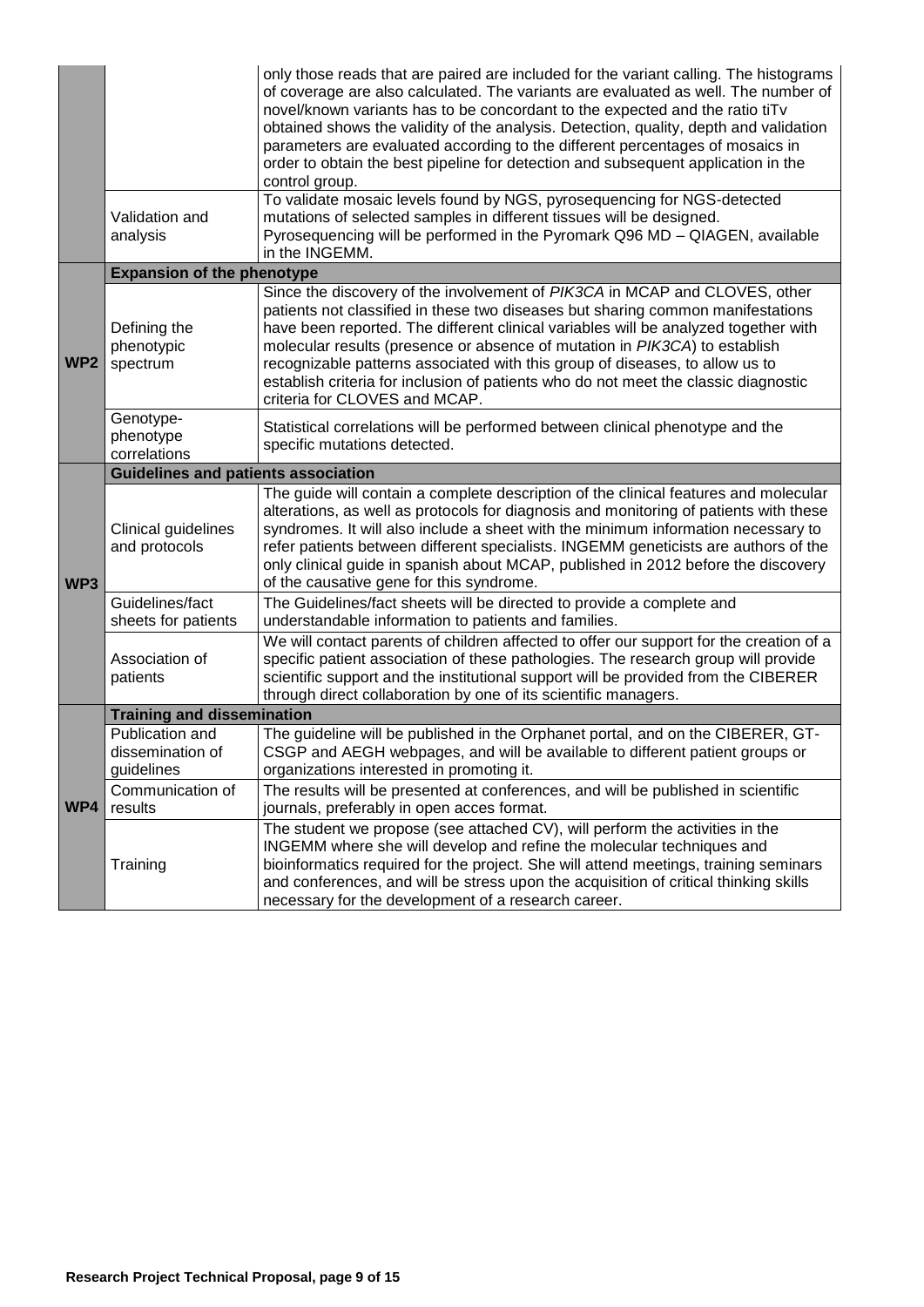## **RESEARCH PROJECT TECHNICAL PROPOSAL** *WORK PLAN*

**Stages of development and task distribution of the research team, allocations provided for the technical staff**  requested. Indicate the place of realization of the project.

| <b>WP</b>       | <b>Objectives</b>                                                                                           | <b>Deliverables</b>                                                                     |                                                                                                                                                                                                                                                                                                                                                                                                                               |                                                                                                        |  |  |  |  |  |  |  |
|-----------------|-------------------------------------------------------------------------------------------------------------|-----------------------------------------------------------------------------------------|-------------------------------------------------------------------------------------------------------------------------------------------------------------------------------------------------------------------------------------------------------------------------------------------------------------------------------------------------------------------------------------------------------------------------------|--------------------------------------------------------------------------------------------------------|--|--|--|--|--|--|--|
|                 |                                                                                                             | Patients, samples, experiments and data analysis                                        |                                                                                                                                                                                                                                                                                                                                                                                                                               |                                                                                                        |  |  |  |  |  |  |  |
| WP1             | Patients and<br>databases                                                                                   | Martínez-Glez V;<br>López-Gutierrez JC;<br>Lapunzina P; Guillén<br>E; Rosell J; Gordo G | Clinical team will evaluate the clinical history of the<br>patients to decide who will be included. Patients will be<br>cited and included until obtaining the expected number<br>for the project.                                                                                                                                                                                                                            |                                                                                                        |  |  |  |  |  |  |  |
|                 | Sample<br>Collection                                                                                        | Gordo G; Martínez-<br>Glez V                                                            | Patients and parents will be cited to the clinics<br>(INGEMM) to collect samples. For patients outside<br>Madrid, when necessary, we will provide the means to<br>collect samples in their reference hospital.                                                                                                                                                                                                                | Patient database.                                                                                      |  |  |  |  |  |  |  |
|                 | Sample<br>processing and<br>DNA extraction                                                                  | Gordo G                                                                                 | The samples will be processed by the student in the<br>INGEMM using established protocols.                                                                                                                                                                                                                                                                                                                                    | NGS and data<br>analysis protocol<br>for detection of low<br>mosaic mutations<br>in clinical practice. |  |  |  |  |  |  |  |
|                 | <b>NGS</b>                                                                                                  | Gordo G; Martínez-<br>Glez V                                                            | All NGS experiments will be performed at the<br>INGEMM using the equipment and infrastructure<br>already available.                                                                                                                                                                                                                                                                                                           |                                                                                                        |  |  |  |  |  |  |  |
|                 | Gordo G; Martínez-<br>Glez V; Section of<br><b>Bioinformatics</b><br><b>Bioinformatics</b><br><b>INGEMM</b> |                                                                                         | In close collaboration with the Section of<br>Bioinformatics, the proposed analysis will be<br>developed to obtain the protocol for detection of low<br>mosaics.                                                                                                                                                                                                                                                              |                                                                                                        |  |  |  |  |  |  |  |
|                 | Validation and<br>analysis                                                                                  | Gordo G; Martínez-<br>Glez V                                                            | After obtaining the NGS data and bioinformatic<br>analysis, data on detected mosaic levels will be<br>validated by Pyrosequencing. Draw of conclusions.                                                                                                                                                                                                                                                                       |                                                                                                        |  |  |  |  |  |  |  |
|                 |                                                                                                             |                                                                                         | <b>Expansion of the phenotype</b>                                                                                                                                                                                                                                                                                                                                                                                             |                                                                                                        |  |  |  |  |  |  |  |
| WP <sub>2</sub> | Phenotypic<br>spectrum                                                                                      | Martínez-Glez V;<br>López-Gutierrez JC;                                                 | All studies involving correlations between clinical and<br>molecular variables will be performed at the INGEMM.                                                                                                                                                                                                                                                                                                               | Diagnostic Criteria                                                                                    |  |  |  |  |  |  |  |
|                 | Genotype-<br>phenotype<br>correlations                                                                      | Lapunzina P; Guillén<br>E; Rosell J; Gordo G                                            | Analysis will be assisted by the Biostatistics Service at<br>Hospital La Paz.                                                                                                                                                                                                                                                                                                                                                 |                                                                                                        |  |  |  |  |  |  |  |
|                 |                                                                                                             |                                                                                         | <b>Guidelines and patients association</b>                                                                                                                                                                                                                                                                                                                                                                                    |                                                                                                        |  |  |  |  |  |  |  |
|                 | Clinical<br>guidelines and<br>protocols                                                                     | Martínez-Glez V;<br>López-Gutierrez JC;<br>Lapunzina P; Guillén                         | The guide will be elaborated by the clinical team. The<br>group will review the current scientific evidence and<br>will contribute their professional expertise to develop a<br>clinical guide intended for health professionals.                                                                                                                                                                                             | Clinical guidelines,<br>protocols and fact<br>sheets.                                                  |  |  |  |  |  |  |  |
| WP3             | Guidelines/fact<br>sheets for<br>patients                                                                   | E; Rosell J; Gordo G                                                                    | From the clinical guide, team members will draft a<br>reduced but complete version in plain language for the<br>general public.                                                                                                                                                                                                                                                                                               |                                                                                                        |  |  |  |  |  |  |  |
|                 | Association of<br>patients                                                                                  | Martínez-Glez V;<br>Guillén-Navarro E;<br>Gómez B                                       | The experience of the research group and its<br>relationship with other associations or federations of<br>patients, will be used to help the creation of a specific<br>association of this disease. This will be proposed to<br>families of children affected in the clinic when explainig<br>the project and collecting the samples.                                                                                         |                                                                                                        |  |  |  |  |  |  |  |
|                 |                                                                                                             |                                                                                         | <b>Training and dissemination</b>                                                                                                                                                                                                                                                                                                                                                                                             |                                                                                                        |  |  |  |  |  |  |  |
|                 | Publication and<br>dissemination of<br>guidelines                                                           | Martínez-Glez V;<br>Gómez B                                                             | In the last months of the project the guidelines and fact<br>sheets will be graphically edited for subsequent                                                                                                                                                                                                                                                                                                                 | Publication of<br>clinical guidelines                                                                  |  |  |  |  |  |  |  |
| WP4             | Communication<br>of results                                                                                 | Martínez-Glez V;<br>López-Gutierrez JC;<br>Lapunzina P; Guillén<br>E; Rosell J; Gordo G | publication on internet: Orphanet, CIBERER, AEGH,<br>GT-CSGP. All scientific results will be published on<br>indexed journals.                                                                                                                                                                                                                                                                                                | Results publication<br>in scientific journals<br>and conferences                                       |  |  |  |  |  |  |  |
|                 | Training                                                                                                    | Gordo G                                                                                 | Learning activities of the pre-doctoral student will be<br>strengthened. The student will be physically located at<br>the INGEMM at La Paz Hospital. Two years of the<br>project may not be sufficient to achieve the<br>experiemntal and training milestones necessary for a<br>PhD. However, we will seek, and is expected, the<br>continuation of this research line to ensure that the<br>student obtains the PhD degree. | PhD degree                                                                                             |  |  |  |  |  |  |  |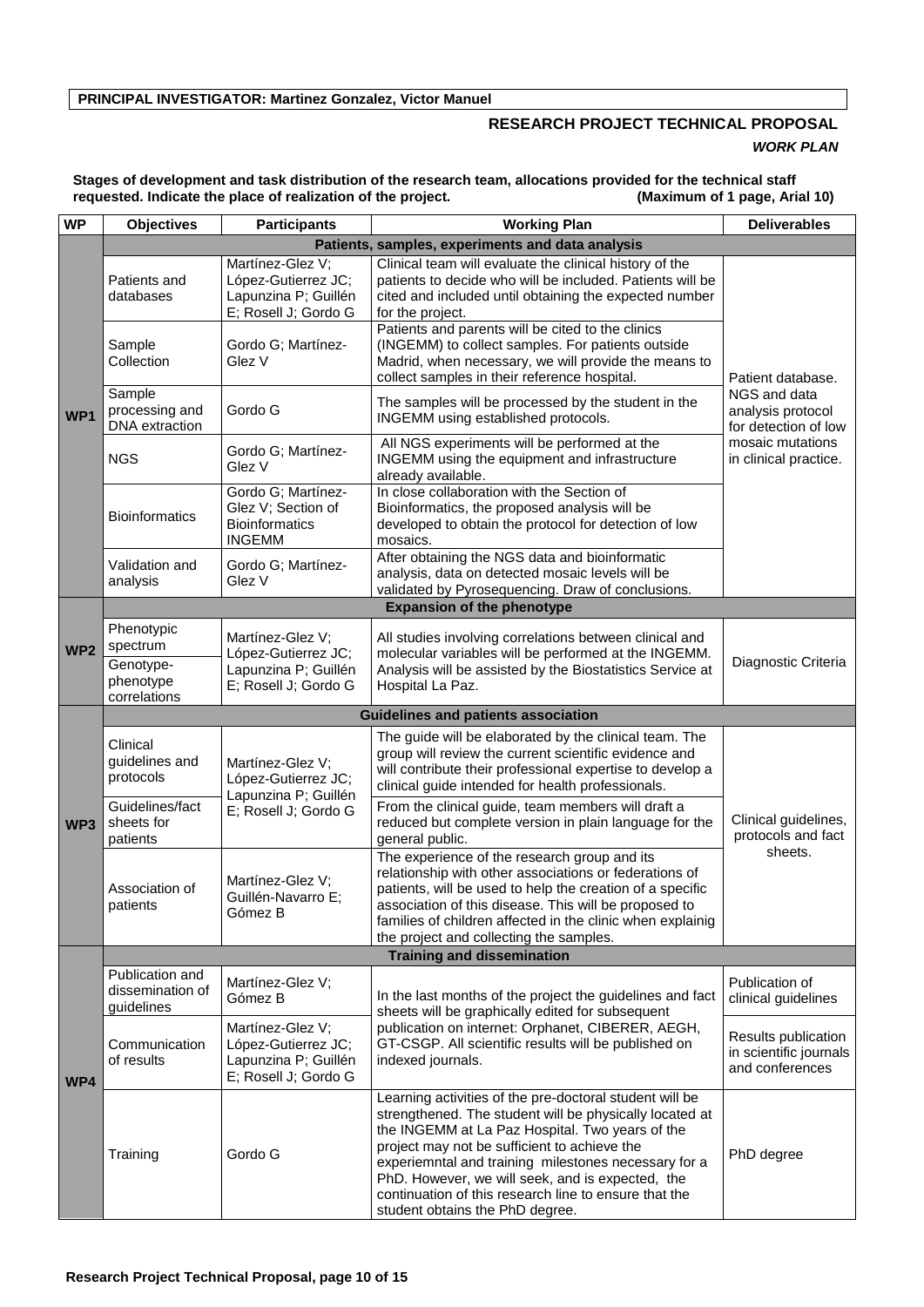## **RESEARCH PROJECT TECHNICAL PROPOSAL**

*WORK PLAN*

**(Maximum of 1 page. Maximum of 8 Activities / Tasks)\***

#### **TIMELINE**

\*Indicate the activities / tasks and assign staff from the research team indicating the time necessary to accomplish them.

|                 | <b>WP</b>                                          | <b>Tasks</b>                                                                                                                                                                                                                     | <b>Participants</b>                                                                     | <b>Timeline</b><br>$(1-24$ months) |  |  |  |  |
|-----------------|----------------------------------------------------|----------------------------------------------------------------------------------------------------------------------------------------------------------------------------------------------------------------------------------|-----------------------------------------------------------------------------------------|------------------------------------|--|--|--|--|
|                 |                                                    | Patients, samples, experiments and data analysis                                                                                                                                                                                 |                                                                                         |                                    |  |  |  |  |
|                 | Patients and<br>databases                          | Select a representative group of patients with MCAP, CLOVES, and other<br>patients with clinical features included in the PIK3CA spectrum. Create a<br>specific clinical/molecular database.                                     | Martínez-Glez V;<br>López-Gutierrez JC;<br>Lapunzina P; Guillén E;<br>Rosell J; Gordo G | <b>Months</b><br>$1$ to $6$        |  |  |  |  |
|                 | Sample Collection                                  | Collect samples of peripheral blood, saliva, and a biopsy of the affected<br>Gordo G; Martínez-<br>tissue, from each patient.<br>Glez V                                                                                          |                                                                                         |                                    |  |  |  |  |
|                 | <b>WP1</b> Sample processing<br>and DNA extraction | Obtain DNA from different tissues for each patient                                                                                                                                                                               | Gordo G                                                                                 | Months<br>$3$ to $9$               |  |  |  |  |
|                 | <b>NGS</b>                                         | Establish an experimental protocol to obtain the data necessary to allow<br>subsequent computer processing in order to perform diagnosis in tissue<br>specific low mosaic mutations.                                             | Gordo G; Martínez-<br>Glez V                                                            | Months<br>7 to 11                  |  |  |  |  |
|                 | <b>Bioinformatics and</b><br>validation            | Establish bioinformatic algorithms (pipeline strategies, allele frequency<br>spectrum, variant calling tools, etc.) needed to detect low somatic<br>mutations. Perform pyrosequencing experiments to validate NGS results.       | Gordo G; Martínez-<br>Glez V; Section of<br><b>Bioinformatics</b><br><b>INGEMM</b>      | <b>Months</b><br>10 to 20          |  |  |  |  |
|                 |                                                    | <b>Expansion of the phenotype</b>                                                                                                                                                                                                |                                                                                         |                                    |  |  |  |  |
| WP <sub>2</sub> | Defining the<br>phenotypic spectrum                | Expand the phenotypic spectrum of these pathologies by detecting PIK3CA<br>mutations in patients who do not meet all the criteria for CLOVES and<br>MCAP.                                                                        | Martínez-Glez V;<br>López-Gutierrez JC;<br>Lapunzina P; Guillén E;<br>Rosell J          | Months<br>10 to 16                 |  |  |  |  |
|                 | Genotype-<br>phenotype<br>correlations             | Obtain correlations between the type of mutation, the affected tissue and<br>the clinical manifestations.                                                                                                                        | Martínez-Glez V;<br>López-Gutierrez JC;<br>Lapunzina P; Guillén E;<br>Rosell J; Gordo G | <b>Months</b><br>16 to 18          |  |  |  |  |
| <b>WP3</b>      |                                                    | <b>Guidelines and patients association</b>                                                                                                                                                                                       |                                                                                         |                                    |  |  |  |  |
|                 | Clinical guidelines<br>and protocols               | Develop an objective and updated clinical guideline aimed at healthcare<br>professionals, including protocols for clinical diagnosis and monitoring of<br>patients with segmental overgrowth associated with PIK3CA.             | Martínez-Glez V;<br>López-Gutierrez JC;<br>Lapunzina P; Guillén E;<br>Rosell J; Gordo G | Months<br>8 to 20                  |  |  |  |  |
|                 | Guidelines/fact<br>sheets for patients             | Develop publicly accessible guidelines/fact sheets for patients with<br>segmental overgrowth syndromes associated PIK3CA.                                                                                                        | Martínez-Glez V;<br>López-Gutierrez JC;<br>Lapunzina P; Guillén E;<br>Rosell J; Gordo G | <b>Months</b><br>8 to 20           |  |  |  |  |
|                 | Association of<br>patients                         | Provide scientific and institutional support needed to create a Spanish<br>association of patients with segmental overgrowth syndromes associated<br>РІКЗСА.                                                                     | Martínez-Glez V;<br>Guillén-Navarro E;<br>Gómez B                                       | Months<br>1 to 24                  |  |  |  |  |
|                 |                                                    | <b>Training and dissemination</b>                                                                                                                                                                                                |                                                                                         |                                    |  |  |  |  |
|                 | Publication and<br>dissemination of<br>guidelines  | Edit and publish the clinical guideline, making it free and accessible online                                                                                                                                                    | Martínez-Glez V;<br>Gómez B                                                             | Months<br>20 to 24                 |  |  |  |  |
|                 | <b>WP4</b> Communication of<br>results             | Publication of results in scientific journals and conferences                                                                                                                                                                    | Martínez-Glez V;<br>López-Gutierrez JC;<br>Lapunzina P; Guillén E;<br>Rosell J; Gordo G | Months<br>18 to 24                 |  |  |  |  |
|                 | <b>Educational and</b><br>training                 | The pre-doctoral student will conduct its activities in the INGEMM, where<br>she will learn the molecular and bioinformatic techniques required for the<br>Project, and will attend meetings, training seminars and conferences. | Gordo G                                                                                 | Months<br>1 to 24                  |  |  |  |  |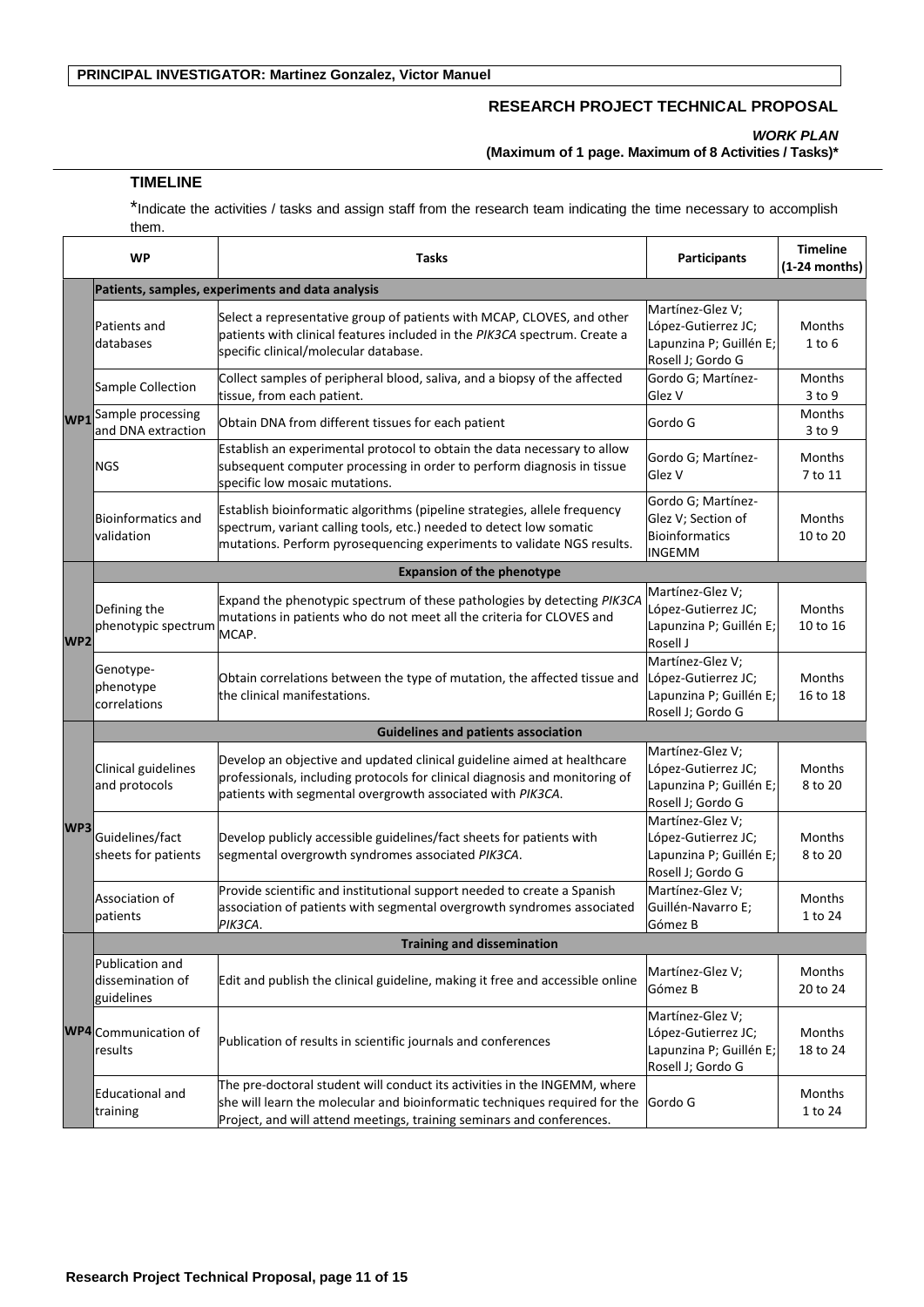## **RESEARCH PROJECT TECHNICAL PROPOSAL**

## *WORK PLAN*

## **A timeline image may be attached.**

| <b>Timeline (months)</b> |                                                  | 1 <sup>1</sup> | $\overline{2}$ | $\overline{3}$     | 4            | 5            | 6                  | $\overline{7}$     | 8            | 9            | 10           |              | $11 \mid 12 \mid$ | 13           |                           | 14 15        | 16           | 17                        | 18           | 19           | 20           | 21           | 22           | 23           | 24           |
|--------------------------|--------------------------------------------------|----------------|----------------|--------------------|--------------|--------------|--------------------|--------------------|--------------|--------------|--------------|--------------|-------------------|--------------|---------------------------|--------------|--------------|---------------------------|--------------|--------------|--------------|--------------|--------------|--------------|--------------|
|                          | Patients, samples, experiments and data analysis |                |                |                    |              |              |                    |                    |              |              |              |              |                   |              |                           |              |              |                           |              |              |              |              |              |              |              |
| WP1                      | Patients and databases                           | $\times$       | $\mathsf{X}$   |                    | X X          | $\mathsf{X}$ | $\mathsf{x}$       |                    |              |              |              |              |                   |              |                           |              |              |                           |              |              |              |              |              |              |              |
|                          | Sample Collection                                |                |                | $\mathsf{x}$       | X            | $\mathsf{X}$ | $\mathsf{x}$       | $\mathsf{x}$       | $\mathsf{X}$ | $\mathsf{x}$ |              |              |                   |              |                           |              |              |                           |              |              |              |              |              |              |              |
|                          | Sample processing and DNA<br>extraction          |                |                | X                  | X            | $\mathsf{X}$ | $\mathsf{x}$       | X                  | X            | X            |              |              |                   |              |                           |              |              |                           |              |              |              |              |              |              |              |
|                          | <b>NGS</b>                                       |                |                |                    |              |              |                    | X.                 | X            | X            | X            | $\mathsf{X}$ |                   |              |                           |              |              |                           |              |              |              |              |              |              |              |
|                          | <b>Bioinformatics</b>                            |                |                |                    |              |              |                    |                    |              |              | X            | X            | X                 | $\mathsf{x}$ | $\overline{X}$            | $\mathsf{x}$ | $\mathsf{x}$ |                           |              |              |              |              |              |              |              |
|                          | Validation                                       |                |                |                    |              |              |                    |                    |              |              |              |              |                   |              |                           |              | $\mathsf{x}$ | X                         | $\mathsf{X}$ | X            | X            |              |              |              |              |
|                          | <b>Expansion of the phenotype</b>                |                |                |                    |              |              |                    |                    |              |              |              |              |                   |              |                           |              |              |                           |              |              |              |              |              |              |              |
| WP <sub>2</sub>          | Defining the phenotypic spectrum                 |                |                |                    |              |              |                    |                    |              |              | X            | $\mathsf{X}$ | X                 | $\mathsf{x}$ | $\boldsymbol{\mathsf{X}}$ | $\mathsf{x}$ | $\mathsf{x}$ | $\boldsymbol{\mathsf{X}}$ | $\mathsf{x}$ | X            | X            | X            |              |              |              |
|                          | Genotype-phenotype correlations                  |                |                |                    |              |              |                    |                    |              |              |              |              |                   |              |                           |              | $\mathsf{x}$ | $\mathsf{x}$              | $\mathsf{x}$ | $\mathsf{x}$ | $\mathsf{X}$ | X            |              |              |              |
|                          | <b>Guidelines and patients association</b>       |                |                |                    |              |              |                    |                    |              |              |              |              |                   |              |                           |              |              |                           |              |              |              |              |              |              |              |
|                          | Clinical guidelines and protocols                |                |                |                    |              |              |                    |                    | X            | $\mathsf{X}$ | $\mathsf{X}$ | $\mathsf{X}$ | $\mathsf{X}$      | $\mathsf{X}$ | $\mathsf{X}$              | $\mathsf{X}$ | $\mathsf{x}$ | $\mathsf{X}$              | $\mathsf{X}$ | $\mathsf{x}$ | $\mathsf{X}$ | $\mathsf{X}$ | $\mathsf{X}$ |              |              |
| WP3                      | Guidelines/fact sheets for<br>patients           |                |                |                    |              |              |                    |                    | X            | X            | $\mathsf{x}$ | $\mathsf{x}$ | $\mathsf{x}$      | $\mathsf{X}$ | $\mathsf{x}$              | $\mathsf{X}$ | $\mathsf{x}$ | $\mathsf{x}$              | $\mathsf{X}$ | $\mathsf{x}$ | $\mathsf{x}$ | $\mathsf{x}$ | $\mathsf{x}$ |              |              |
|                          | Association of patients                          | $\times$       | $\mathsf{X}$   |                    | $x \mid x$   |              | $X$ $X$            |                    | $\mathsf{X}$ | $\mathsf{X}$ | $\mathsf{X}$ | $\mathsf{X}$ | $\mathsf{X}$      | $\mathsf{X}$ | $\mathsf{x}$              | $\mathsf{X}$ | $\mathsf{X}$ | $\mathsf{X}$              | $\mathsf{X}$ | X            | $\mathsf{X}$ | $\mathsf{X}$ | $\mathsf{x}$ | $\mathsf{x}$ | $\mathsf{X}$ |
|                          | <b>Training and dissemination</b>                |                |                |                    |              |              |                    |                    |              |              |              |              |                   |              |                           |              |              |                           |              |              |              |              |              |              |              |
| WP4                      | Publication and dissemination of<br>guidelines   |                |                |                    |              |              |                    |                    |              |              |              |              |                   |              |                           |              |              |                           |              |              |              | X            | $\mathsf{x}$ | X            | X            |
|                          | Communication of results                         |                |                |                    |              |              |                    |                    |              |              |              |              |                   |              |                           |              |              |                           |              |              |              | X            | $\mathsf{x}$ | $\mathsf{x}$ | $\mathsf{X}$ |
|                          | <b>Educational and training</b>                  | $\mathsf{X}$   | X              | $\pmb{\mathsf{X}}$ | $\mathsf{x}$ | $\mathsf{x}$ | $\pmb{\mathsf{X}}$ | $\pmb{\mathsf{X}}$ | $\mathsf{X}$ | $\mathsf{x}$ | $\mathsf{X}$ | $\mathsf{x}$ | $\mathsf{x}$      | $\mathsf{x}$ | $\mathsf{x}$              | $\mathsf{x}$ | $\mathsf{x}$ | $\mathsf{x}$              | $\mathsf{x}$ | $\mathsf{x}$ | $\mathsf{x}$ | X            | $\mathsf{x}$ | $\mathsf{x}$ | X            |
|                          |                                                  |                |                |                    |              |              |                    |                    |              |              |              |              |                   |              |                           |              |              |                           |              |              |              |              |              |              |              |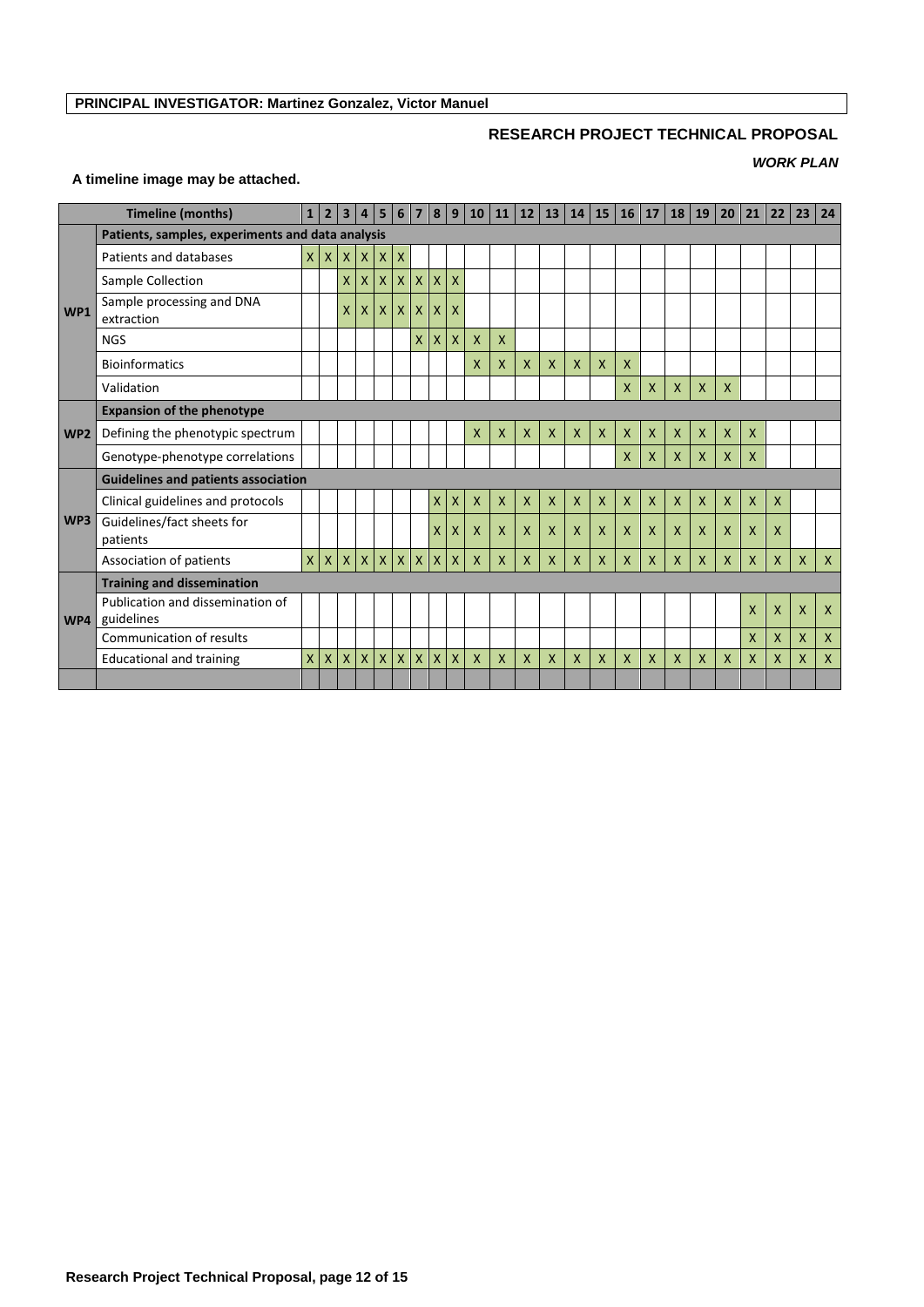#### **RESEARCH PROJECT TECHNICAL PROPOSAL** *EXPERIENCE OF THE TEAM IN THIS SPECIFIC RESEARCH LINE*  **(Maximum of 1 page, Arial 10)**

The team involved in this project consists of professionals nationally and internationally recognized in the study and in the clinical and translational approach to rare diseases and especially in overgrowth syndromes. The PI of this project (Dr. Martínez-Glez) is the author of numerous scientific papers in indexed journals related to overgrowth syndromes, including pathologies studied in this project. One publication is specifically about MCAP, in which the PI, along with the associated researcher Dr. Lapunzina, performed a review of the syndrome and proposed diagnostic criteria. Similarly, Dr. Martinez- Glez and Dr. Lapunzina are authors of the only clinical guide written in Spanish on MCAP, published in 2011. Dr. Martinez- Glez is also the Coordinator of the Working Group on Cancer within Genetic Polimalformative Syndromes, in whose area of study are included the diseases addressed in this project, and on this matter he is the PI of a national project dedicated to the study of the relationship between tumors and developmental syndromes. The latest article published by Dr. Martínez-Glez concerns the use of NGS in the study of diseases such as those associated with mutations in *PIK3CA*.

Dr. Lapunzina is also the author of numerous scientific articles on overgrowth syndromes, field in which he is internationally recognized as an expert. Dr. Lapunzina is the coordinator of the Spanish Registry of Overgrowth Syndromes and has directed numerous research projects on this topic. Dr. Lopez-Gutierrez, a vascular surgeon, has a large experience in vascular disorders associated with overgrowth and, along with Dr. Lapunzina, described the CLAPO syndrome (Capillary malformation of the lower lip, lymphatic malformation of the face and neck, asymmetry and partial/generalized overgrowth), whose clinical features may overlap with MCAP and CLOVES. Dr. Guillen (President of the Spanish Association of Clinical Genetics and Dysmorphology) and Dr. Jordi Rosell, are clinical geneticists with extensive experience in the pathologies studied in this project, and are part of the clinical groups linked to CIBERER.

All team members have experience in the clinical practice, as well as in the development of projects in basic and translational research. Overall, team researchers of this project total 305 scientific publications (131 in the last 5 years), 38 research projects, and 8 clinical guidelines.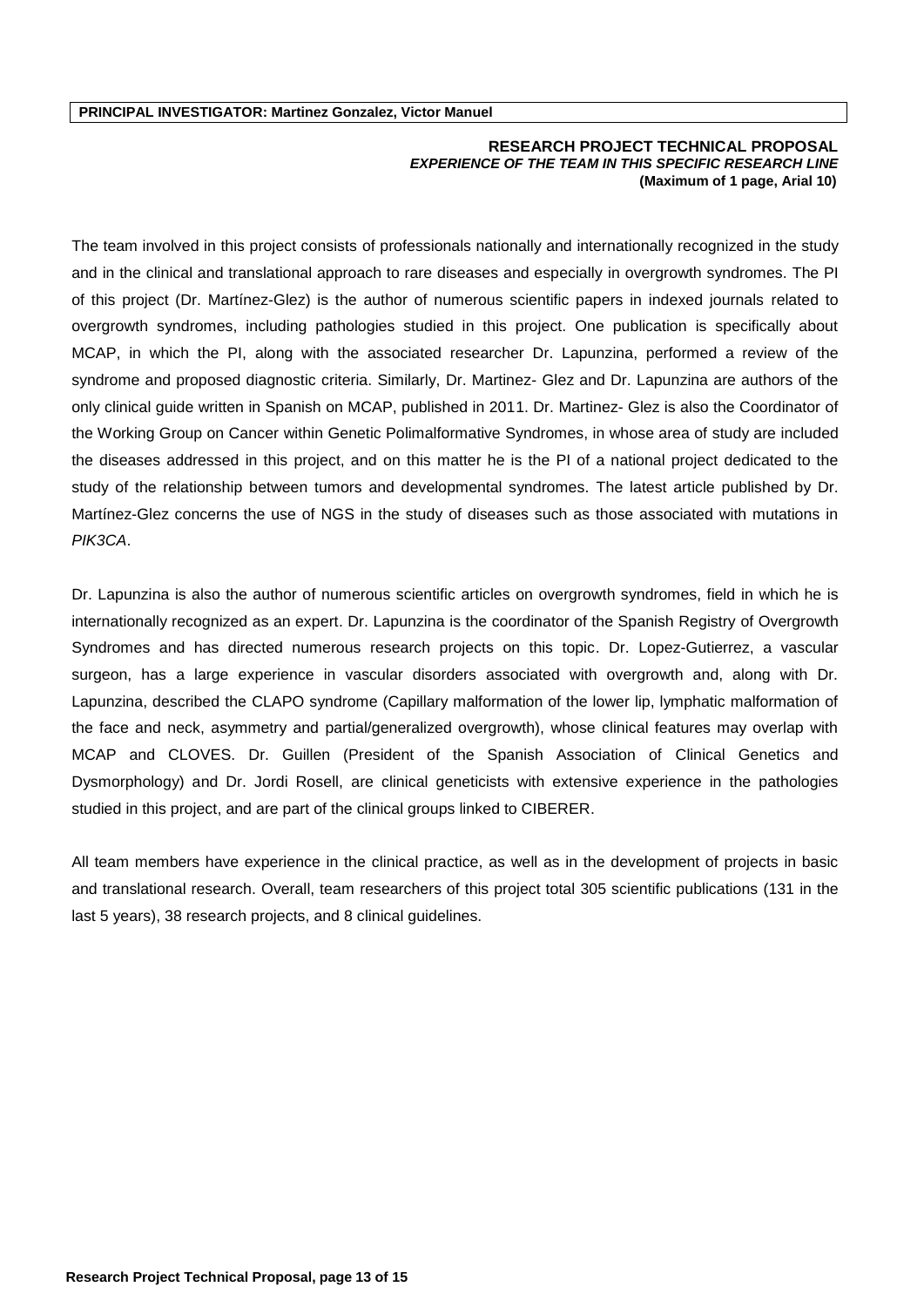# **RESEARCH PROJECT TECHNICAL PROPOSAL** *DISSEMINATION PLAN AND AVAILABLE MEANS*

#### **DISSEMINATION PLAN:**

**1. Relevance of the project with regards to clinical / medical care impact and/or technological development.** 

**2. Relevance of the Project with regards to bibliometric impact. (Maximum of 1 page, Arial 10)**

## **1. The relevance of this project with regards to clinical / medical care impact and/or technological development is a direct consequence of its objectives.**

**Technological development:** The development of an experimental and bioinformatic NGS protocol for the diagnosis of patients with *PIK3CA* segmental overgrowth syndromes can be extrapolated and used as a model for an NGS diagnostic panel able to detect low mosaic mutations in developmental syndromes in the clinical practice.

**Clinical care:** Expanding the phenotypic spectrum of the overgrowth syndromes associated with *PIK3CA* by including patients who do not completely meet the actual clinical criteria associated with MCAP or CLOVES, will allow to reduce the number of clinically and molecularly undiagnosed patients

The development of clinical guidelines and protocols for diagnosis and monitoring of patients intended for physicians and health care professionals, will ostensibly improve the care they can provide to patients, improving the diagnosis and monitoring, as well as reducing the time until a patients is clinical or molecularly diagnosed, and allowing to offer better genetic counseling. Additionally, publicly accessible guidelines/fact sheets for patients is an essential part of the comprehensive management of patients, improving their knowledge of the disease, allowing them to make better decisions and helping to rationalize the emotional facets of the disease.

2. **Bibliometric impact:** The results of this project will be useful to the international community, so likely will be widely cited; besides published in high impact scientific journals.

#### **AVAILABLE MEANS FOR THE DEVELOPMENT OF THE PROJECT (Maximum of 1 page, Arial 10)**

The Institute of Medical and Molecular Genetics (INGEMM), at HULP, is part of the IdiPAZ Medical Research Institute and the CIBERER (Unit 753). INGEMM is a multidisciplinary research institute with extensive experience in diagnosis, research and teaching in human medical and molecular genetics, with a particular interest in clinical genetics and rare diseases. INGEMM has the necessary infrastructure, equipment and proven experience in molecular genetic techniques including next-generation sequencing. INGEMM is organized in 10 different Sections or Units, 4 of which will contribute to this project: 1) The Structural and Functional Genomics Unit (Dr. Víctor Martínez-Glez), the Molecular Endocrinology and overgrowth Unit, (Dr. Pablo Lapunzina), the Bio-informatics Unit, and the Clinical Genetics Unit (Dr. Pablo Lapunzina and Dr. Víctor Martínez-Glez). The INGEMM at La Paz is the only public hospital having the three massive benchtop sequencing platforms on the market: Junior from Roche [\(http://www.gsjunior.com/\)](https://correo.salud.madrid.org/owa/redir.aspx?C=OFnziPecSkOOalexMAPGCMCzbouUR9FIEloWX3g3VC7kFOnn_SenRVb4KJh3GV1-2XERa1_00TA.&URL=http%3a%2f%2fwww.gsjunior.com%2f) , MiSeq from Illumina [\(http://www.illumina.com/systems/miseq.ilmn\)](https://correo.salud.madrid.org/owa/redir.aspx?C=OFnziPecSkOOalexMAPGCMCzbouUR9FIEloWX3g3VC7kFOnn_SenRVb4KJh3GV1-2XERa1_00TA.&URL=http%3a%2f%2fwww.illumina.com%2fsystems%2fmiseq.ilmn) and Ion Torrent from Life Technologies [\(http://www.invitrogen.com/site/us/en/home/brands/Ion-Torrent.html?cid=fl-iontorrent\)](https://correo.salud.madrid.org/owa/redir.aspx?C=OFnziPecSkOOalexMAPGCMCzbouUR9FIEloWX3g3VC7kFOnn_SenRVb4KJh3GV1-2XERa1_00TA.&URL=http%3a%2f%2fwww.invitrogen.com%2fsite%2fus%2fen%2fhome%2fbrands%2fIon-Torrent.html%3fcid%3dfl-iontorrent), all of which allow parallel sequencing of DNA molecules, reaching 15Gb per run in the case of MiSeq Illumina, the platform that will be used to carry out this project. In terms of computational infrastructure for genome analysis, the Bio-informatics Unit owns its computational cluster with the following characteristics: Head node: 64Gb RAM, Dual CPU Intel(R) Xeon(R) CPU E5-2620 v2 @ 2.10GHz. 40 Tb redundant disk array for storage. LTO6 Tape backup library with capacity for 24 labeled media. Four Compute Nodes: 64Gb RAM. Dual CPU Intel(R) Xeon(R) CPU E5-2620 v2 @ 2.10GHz. All compute nodes and head node are connected through a 10Gb Ethernet network. The INGEMM also have the necessary equipment and facilities for cell cultures and molecular genetics, and the Pyromark Q96 MD – QIAGEN for validation by pyrosequencing, all of which are necessary for the proper development of the project.